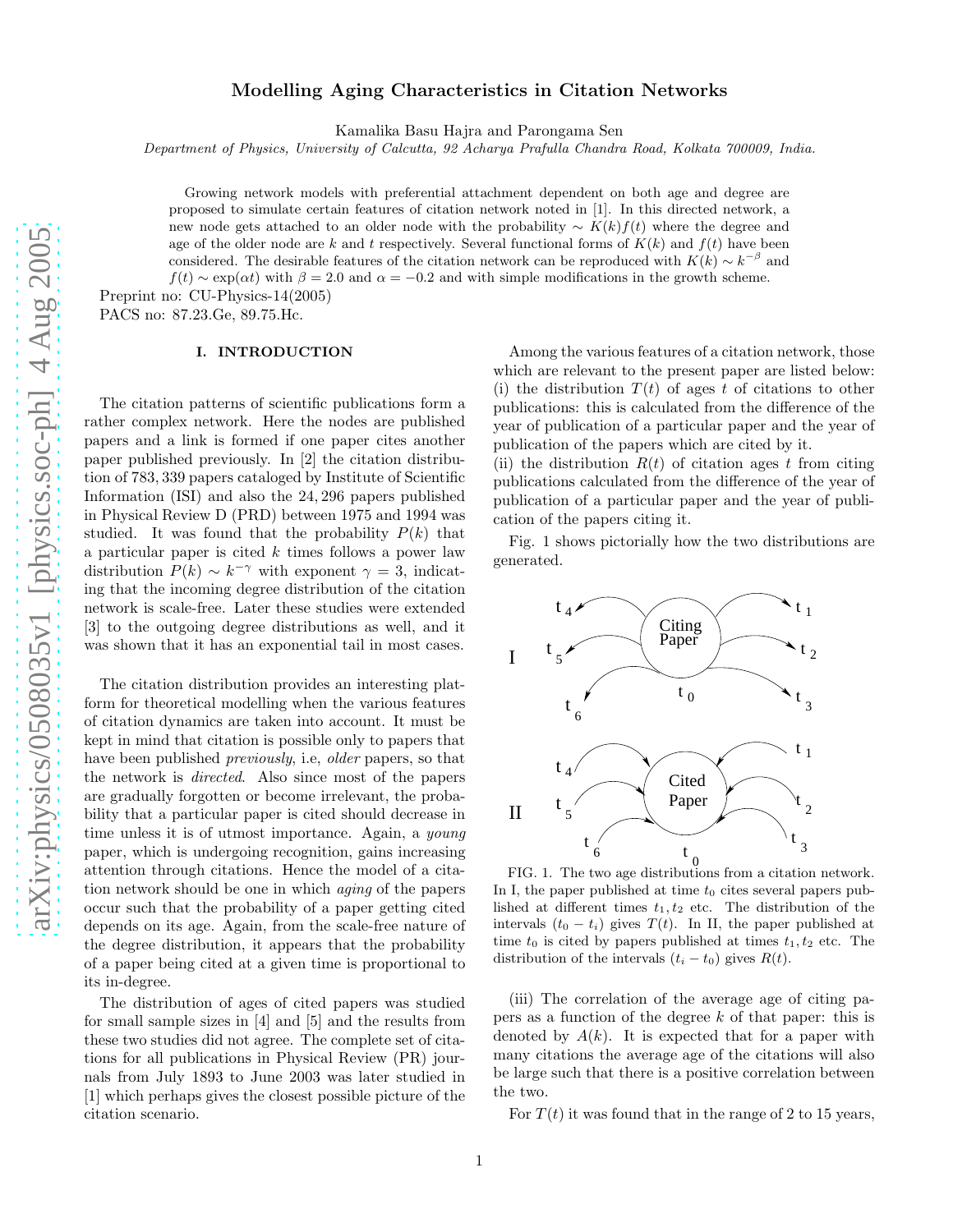the distribution decays exponentially with time, while for longer times the decay is a slower exponential. For  $R(t)$ , over the limited range of 2 to 20 years, the integrated data is consistent with a power law decay with an exponent  $\sim$  −1. Hence, authors tend to have an exponentially decaying memory while citing papers, but the citation age distribution to a particular paper has a slower power law decay over an initial period of time (lifetime of the paper). The PR data showed that there is indeed a positive correlation between average citation age and the number of times that a paper has been cited (property (iii)) and the relation is consistent with a power law.

In the present paper we have attempted to obtain a suitable model for the citation network such that it may reproduce some of the main results that were obtained from the study of real citation networks. In section II, we give a brief review of time dependent networks, where we discuss the results of some earlier works. In section III, the results for  $R(t)$  from the known models are discussed and we find that these models are not appropriate for the citation network. In section IV, we propose a modified model which can reproduce some of the real results to an appreciable extent. Finally in section V, we provide a summary and also the conclusions of the present work.

## II. BRIEF REVIEW OF MODELS OF AGING NETWORKS

The question of time dependence in the attachment probability of the incoming nodes in a growing network has been studied in a few theoretical models [4,6,7]. These models have basically evolved from the original Barabasi-Albert (BA) model [8] where in a growing network model, a new node gets linked to the existing ones following a preferential attachment to nodes with larger degree. In the time dependent models, a new node gets attached to older nodes with a preferential attachment which is dependent on the degree as well as the age of the existing node. We discuss briefly below some relevant age dependent models and the results thereof.

In general, in all the models of aging networks, the attachment probability  $\Pi(k, t)$  is taken to be a separable function of the degree  $k$  and the age  $t$  of the existing node such that

$$
\Pi(k,t) = K(k)f(t). \tag{1}
$$

In the Dorogovtsev-Mendes (DM) model [6],  $K(k) = k$ and  $f(t) = t^{\alpha}$  were considered.

In this model the degree distribution was found to be scale free for values of  $\alpha \geq -1$ . For  $\alpha < 0$ , the age dependence presents a competing effect to the preferential attachment, but for  $\alpha > 0$ , the older nodes get richer, enhancing the 'rich gets richer' effect.

In [4] an exponential decaying function  $f(t) = \exp(\alpha t)$ was chosen and it was found that the model is not scalefree for any negative value of  $\alpha$ .

In [7], the DM model was further generalised by incorporating a power law variation of the degree in the attachment probability Π,

$$
\Pi(k,t) \sim k^{\beta} t^{\alpha}.
$$
 (2)

A phase diagram was obtained for this model in the  $\alpha-\beta$ plane, with the phase boundary dividing the phase space into the small world and regular network regions. Scale free behaviour was found to exist only along a line for  $\beta \geq 1$ . In the small world region, there was gel formation beyond  $\beta = 1$ , while the degree distribution was stretched exponential for  $\beta < 1, \alpha \leq -1$ .

#### III. R(T) FROM STANDARD MODELS

Evidently a time dependent model would be appropriate for the citation network. One can immediately realise that the time dependent part  $f(t)$  of the preferential attachment probability (1) is analogous to the function  $T(t)$ defined in section I. The task is to investigate whether assuming an exponential decay in  $T(t)$  (i.e.,  $(f(t))$  gives us the proper behaviour of  $R(t)$ .

In our theoretical model, we first take two standard forms of time dependence in  $\Pi(k, t)$  and look at the behaviour of the corresponding  $R(t)$  using a numerical simulation. The decay of  $f(t)$  is assumed to be (a) power law and (b) exponential. The choice of a power law behaviour in the attachment probability may be regarded as of theoretical interest mainly as  $T(t)$  has been observed to have an exponential decay [9]. However, the power law model is quite well studied and it may be useful to get the results from both models and compare them with the real data. We also use a power law dependence of  $K(k)$ on  $k$ .

The degree distribution has already been studied for most of these models. Therefore we are primarily interested in calculating  $R(t)$ , which is related to the degree distribution when its average is under consideration.

In our simulations we have generated networks with 2000 nodes and 10000 configurations for the power law time dependence of the attachment probability, while for the exponential time dependence, we have used a maximum of 3000 nodes and 5000 configurations.

Let the *i*th node born at time  $\tau_i$  get  $R(\tau, \tau_i)$  links at time  $\tau$ . We are interested in the behaviour of  $R(\tau, \tau_i)$  as a function of the corresponding age  $\tau - \tau_i = t$ . It may be noted that the cumulative sum

$$
R_{cum}(\tau, \tau_i) = \Sigma_{\tau' = \tau_i}^{\tau} R(\tau', \tau_i)
$$
\n(3)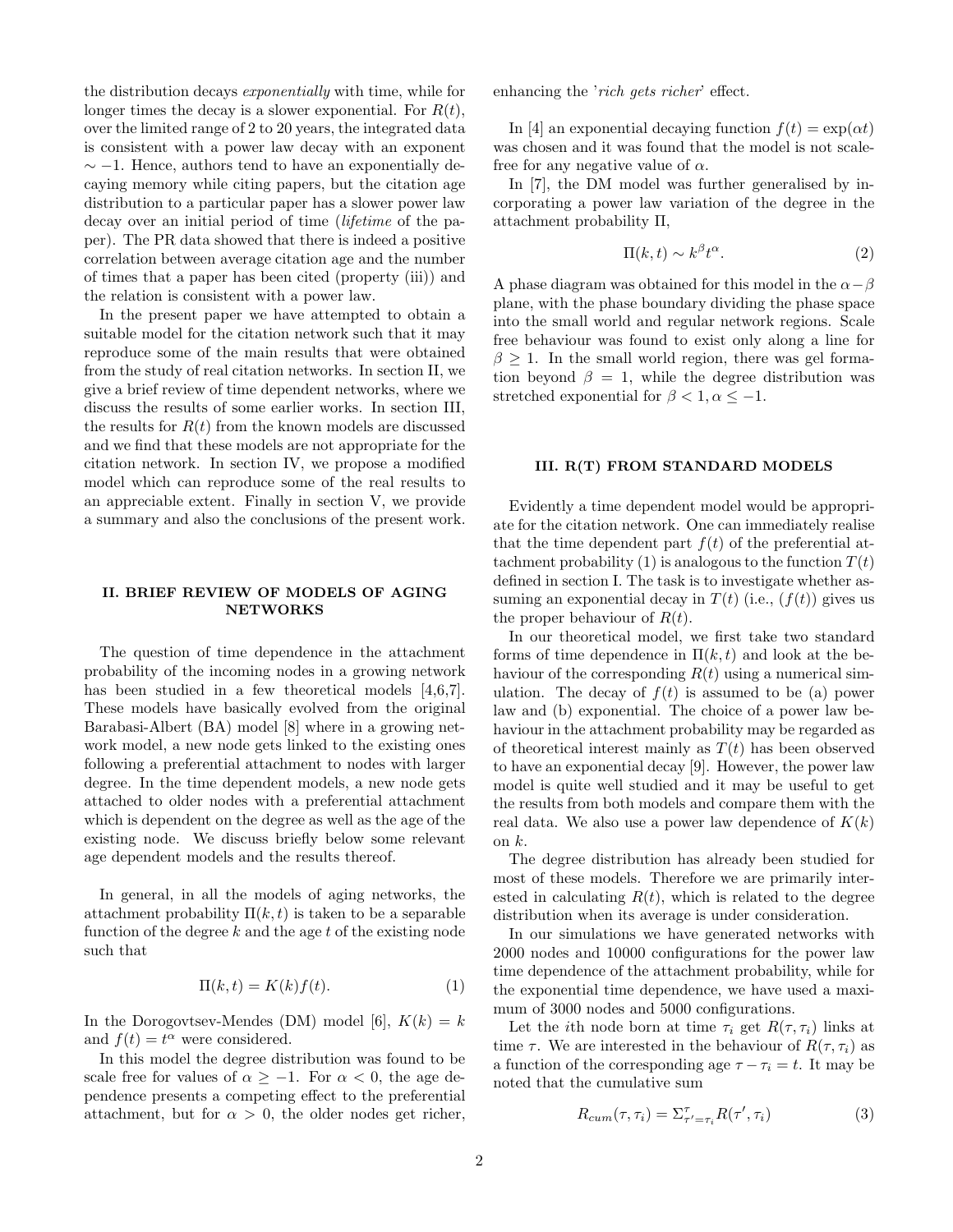is a well-studied quantity in many networks as a function of  $\tau$  and  $\tau_i$  and in many network models like the BA or DM model it behaves as

$$
R_{cum}(\tau, \tau_i) = \mathcal{R}(\tau/\tau_i)
$$
\n(4)

where  $\mathcal{R}(x)$  has a power law growth for large x, e.g.,  $\mathcal{R}(x) \propto x^{1-\rho}$  ( $\rho < 1$ ). In more complicated models, e.g., accelerated models [10],  $R_{cum}(\tau, \tau_i)$  may have a nontrivial dependence on both  $\tau$  and  $\tau_i$ . In any case, as a function of t,  $R_{cum}$  will have a strong  $\tau_i$  dependence. For the distribution of the ages of citing papers, we therefore find it more convenient to tag an arbitrary node and study the number of links  $R(t)$  it gets as a function of t suppressing the index  $\tau_i$ . The price we pay for this is that since there is no averaging there is greater fluctuation. The node we tag also has to be an early one such that data over a long period is obtainable.

In the following, we detail our findings from the simulations using two different schemes.

III.I  $Scheme(a)$ : In the first scheme, the attachment probability is given by  $\Pi(k, t) \sim k^{\beta} t^{\alpha}$ . We have simulated the network for  $\beta = 0.5, 1.0$  and 2.0 and different values of  $\alpha \leq 0$ . Throughout the simulations, we have tagged node number 10 (the results do not change if we change this number keeping it an early node). The  $\beta = 1$ case corresponds to the DM model. From the behaviour of  $R_{cum}(\tau, 10)$  here, one can guess that  $R(t)$  will have a form

$$
R(t) \propto \left(\frac{t+10}{10}\right)^{-\rho}.\tag{5}
$$

This behaviour is observed for large values of t and the agreement becomes worse as  $\alpha$  becomes more negative. We are more interested in the small  $t$  behaviour here, which turn out to be far from a power law.



FIG. 2.  $R(t)$  vs t are shown for  $\beta = 0.5, 1$  and 2. In figs 2a and 2b, the variations are shown for  $\alpha = 0, -0.5, -1.0$ . Here, the variation is power law at large values of t only. For  $\beta = 2$ , variations are shown for  $\alpha = -0.5$  and  $-1.0$ . Here however,  $R(t)$  behaves differently; a power law variation exists for early t and dies out very soon to a saturation value (fig 2c).

For  $\beta = 0.5$  once again we obtained a similar variation of  $R(t)$ . Power law regions might exist for  $\alpha = -0.5$ and  $-1.0$  with exponents  $\sim 0.8, 1.0$  respectively. However,  $\beta$  < 1 may not be a very interesting region as it has already been found that there is no scale-free behaviour here.

For  $\beta = 2$  behaviour of  $R(t)$  changes: there is apparently a power law region with exponent ∼ 0.7 during early times and later it becomes a constant. The later behaviour is not consistent with the citation results where  $R(t)$  decays rapidly for large t. These results for the three different  $\beta$  are shown in Fig. 2.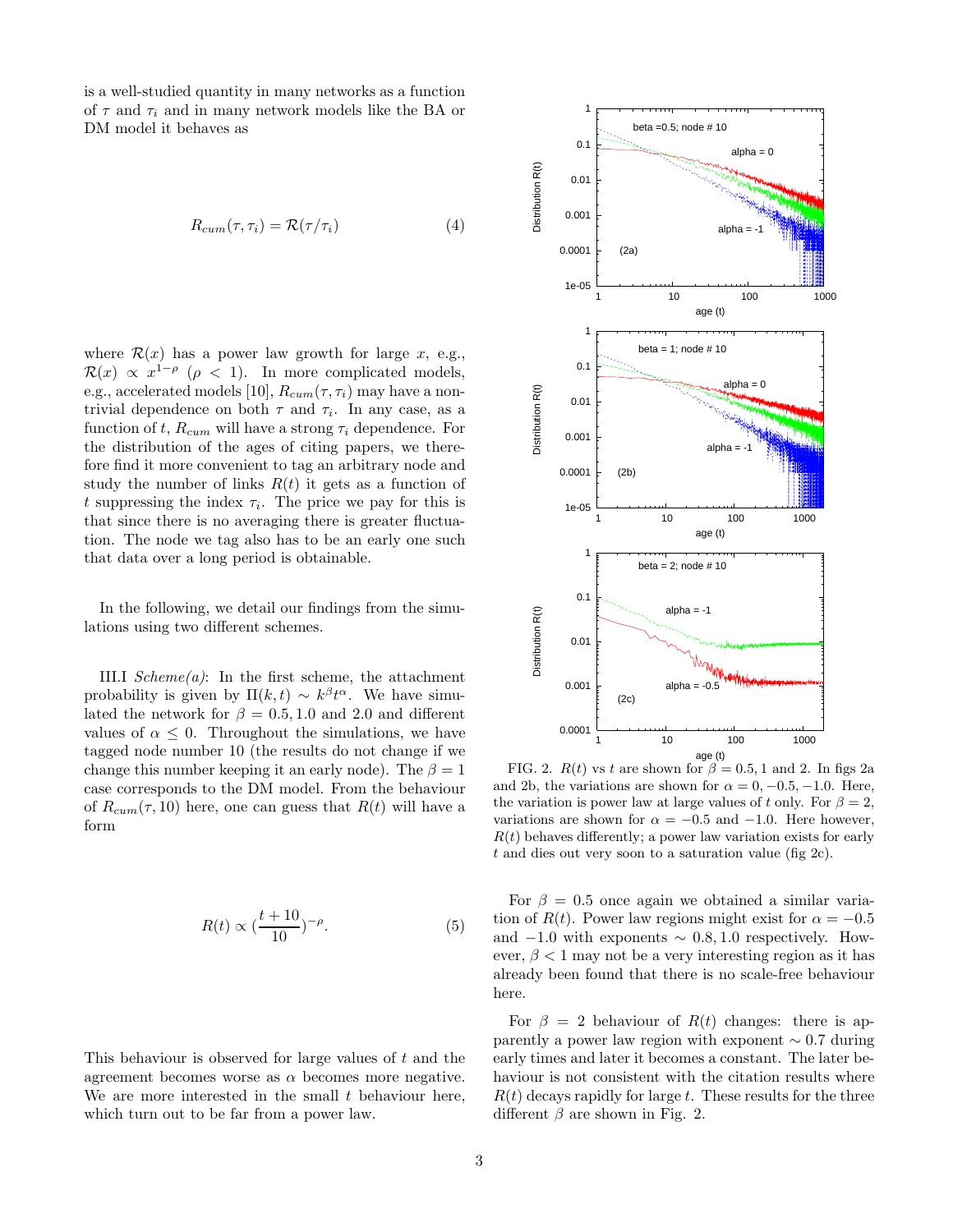III.2. Scheme (b): The attachment probability for the second scheme is given by

$$
\Pi(k,t) \sim k^{\beta} \exp(\alpha t). \tag{6}
$$

In [1] and [4] the behaviour of  $T(t)$  was found to be exponentially decaying. We have therefore taken a model with  $f(t) = \exp(\alpha t)$  with  $\alpha < 0$ . We have also generalised the model of [4] to include a nonlinear functional dependence of  $\Pi(k, t)$  on k. This is because the  $\beta = 1$ case showed that there is no scale free region for negative  $\alpha$ . A scale free region may only be obtained for values of  $\beta > 1$  when  $\alpha < 0$ .



FIG. 3.  $R(t)$  vs t data are shown at  $\beta = 0.5, 1, 2$  respectively for  $\alpha = -0.1, -0.2$ . Power law is not observed here at all.

For the exponential time dependence in  $\Pi(k, t)$ , once again we study  $R(t)$ , the age distribution of the citations to a tagged paper for the values of  $\beta = 0.5, 1.0, 2.0$ keeping  $\alpha \leq 0$ .

In this case, power law is not obtained anywhere for  $R(t)$ . For each value of  $\beta$ , we show in Fig. 3  $R(t)$  for  $\alpha = -0.1$  and  $-0.2$  (these values are comparable to the observed values).

## IV. A MODIFIED MODEL: R(T) AND OTHER RESULTS

We are in search of a minimal model and find that the simple models described in the previous section are not sufficient. To add more features, we note that there are many differences between these models and a real citation network, prominent among which are the following (i) In these models, only one paper is being cited by each paper

(ii) In each year, it is being assumed in these models that only one paper is being published. (Note that the unit of time for the real data had been 1 year).

Both these are gross simplifications and the real network is quite different.

In order to make the smallest changes, we incorporate suitable modifications in the models described in section III such that only one of the two factors mentioned is considered at a time. This way, it will be also be clear which are the indispensible features of the citation network.

We take the exponential model where the attachment probability is given by (6) because we wish to proceed with a model in which the time dependent part in the attachment probability has an exponential decay to mimic reality.

Keeping everything else same, when each new node is allowed to have more than one citation (typically 10 or 20) we find that there is no significant change in the behaviour of  $R(t)$ .

Next, again sticking to the exponential model with one citation, we consider M number of publications each year  $(M > 1)$ . In the simulation, this means we are putting the time label differently, the first M nodes have  $\tau_i = 1$ , the next M nodes  $\tau_i = 2$  etc. With  $M = 20$ , we find that the behaviour of  $R(t)$  is indeed a power law for  $t \leq 20$ , when the value of  $\beta = 2$  and  $\alpha = -0.1, -0.2$  with an exponent  $\rho = 1.4 \pm 0.1$ . (Fig. 4). Decreasing the value of  $\beta$ , the power law behaviour worsens. There maybe some optimum values of  $\beta$  and  $\alpha$  for which the value of the exponent  $\rho$  is closer to the observed 0.94 [1] or some more modifications of the basic model maybe required to achieve a better quantitative agreement. Our present objective is not to obtain precise values but rather to obtain the simplest possible model that has an exponentially decaying  $f(t)$  giving a power law decay in  $R(t)$ .

Once we have achieved the primary goal, it is important to find out the behaviour of the degree distribution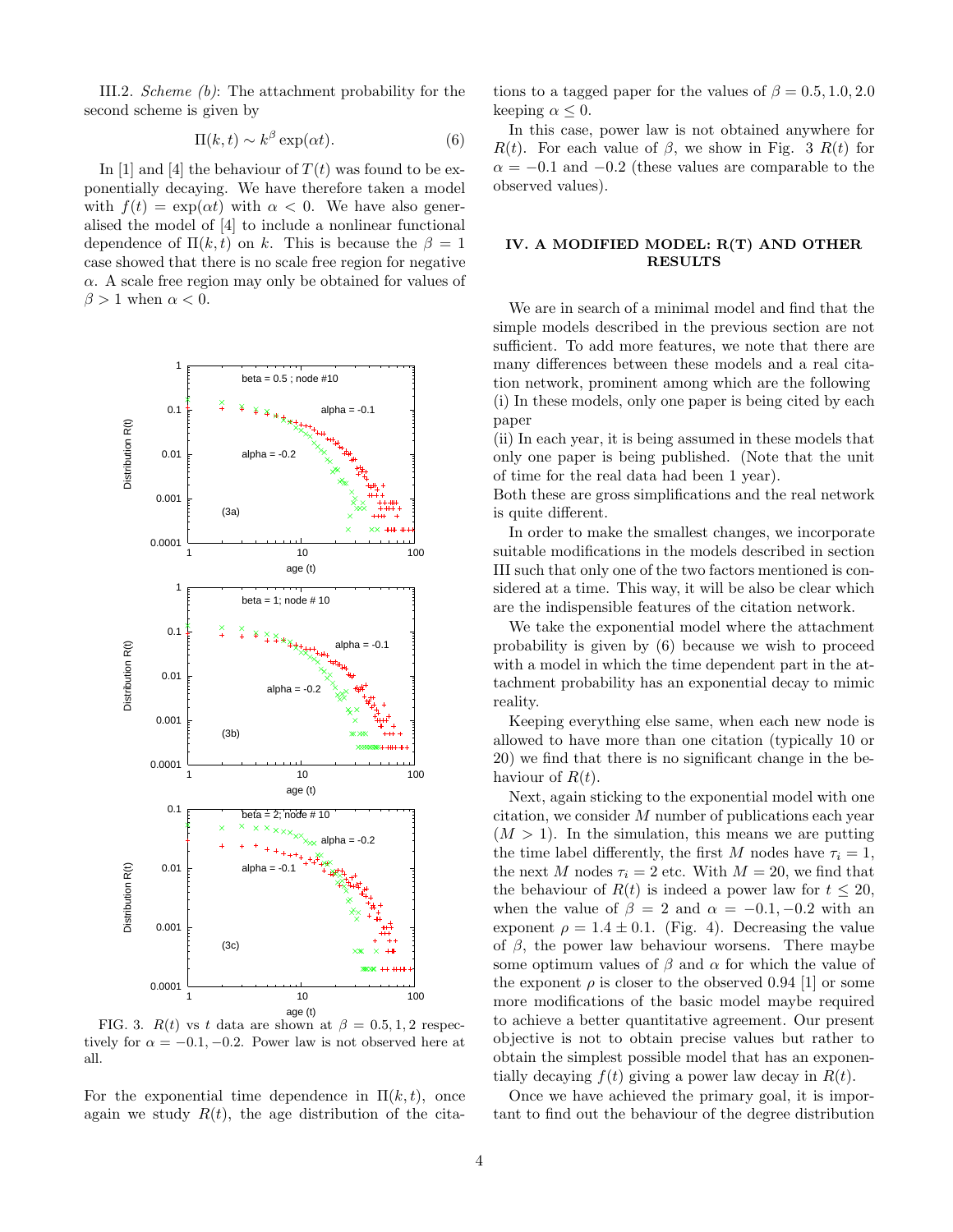$P(k)$  and the correlation between average age of citations  $A(k)$  to a paper and its degree k. Here we find that  $A(k)$ has a power law type increase as has been observed in [1] when  $M = 20$  for  $\beta = 2$  and  $\alpha = -0.2$ . For  $M = 1$ , which corresponds to the model described in III.2, it is definitely not a power law (Fig. 6). Hence at least two features of the present model are consistent with the observations of [1].

Lastly, we check the degree distribution. For a few initial decades of  $k$ , it does give a fairly good agreement with a power law decay of the form  $P(k) \sim k^{-\gamma}$  with  $\gamma = 3$ . However, there is a increase in  $P(k)$  for very large  $k$  values which indicates a tendency to form a gel (Fig. 5). In fact, the curvature of  $P(k)$  is opposite to that of the observed distribution reported in [2,3]. The possible reasons for this departure from reality is discussed briefly in the next section.



FIG. 4.  $R(t)$  vs t plot with redefined time, i.e, now M nodes are born in each year. Here  $M = 20$ . A power law behaviour is obtained for  $\beta = 2$  at values of  $\alpha = -0.1$  (dashed line) and  $-0.2$  (solid line) with exponent  $\rho = 1.4 \pm 0.1$ . It is observed that as  $|\alpha|$  increases, the power law breaks down at an earlier t.



FIG. 5. Average citation age versus number of citations for  $M = 1, 5, 20$ , where M is the number of nodes born per time step. Here  $\beta = 2.0$  and  $\alpha = -0.2$ . As expected, there is a positive correlation between  $A(k)$  and k, and for larger values of M it fits to a power law dependence.



FIG. 6. This figure shows the degree distribution  $P(k)$  for  $\beta = 2$ ,  $\alpha = -0.1, -0.2$  and  $M = 20$ . The straight line with the slope indicated shows the closest fit for  $k < 100$ .

### V. SUMMARY AND CONCLUSION

We have attempted to construct a simple model for citation network in which the evolution rule is formulated according to the behaviour of real citation data.

Since aging is an important factor in citation data, our emphasis has been on the age distribution of references made by a paper  $T(t)$  and made to a paper  $R(t)$ . The interesting observation was that  $R(t)$  has a power law decay for early t while  $T(t)$  has an exponential decay, which is rather counter-intuitive. Indeed, the standard aging network models fail, but simple modification of the exponential model is able to reproduce the correct behaviour of  $R(t)$ , at least qualitatively.

It is in general not quite easy to construct a single model of citation network which can reproduce all its features [3,11]. This may be due to certain distinctive features of the citation network of which we mention a few below.

(i) Apart from mathematical quantities like the degree and age of a paper, the content of a paper is also important. Evidently a paper on a topic where a large number of people work, will get more citations ( that can be quantified by the impact parameter of a paper).

(ii) Neither the number of citations nor the number of papers published each year remains constant.

(iii) In the models, one assumes smooth behaviour, e.g., of  $T(t)$  while in reality the variations are non-monotonic. (iv) There is a possibility of "death" of a papers, or the separate existence of dead and live papers as referred to in [12].

In our modified model, although we have obtained good agreement of the behaviour of  $R(t)$  and  $A(k)$ , but for  $P(k)$  the behaviour does not agree very well with the observations. This may be because we have not optimised the values of  $\beta$  and  $\alpha$  to get better agreement with